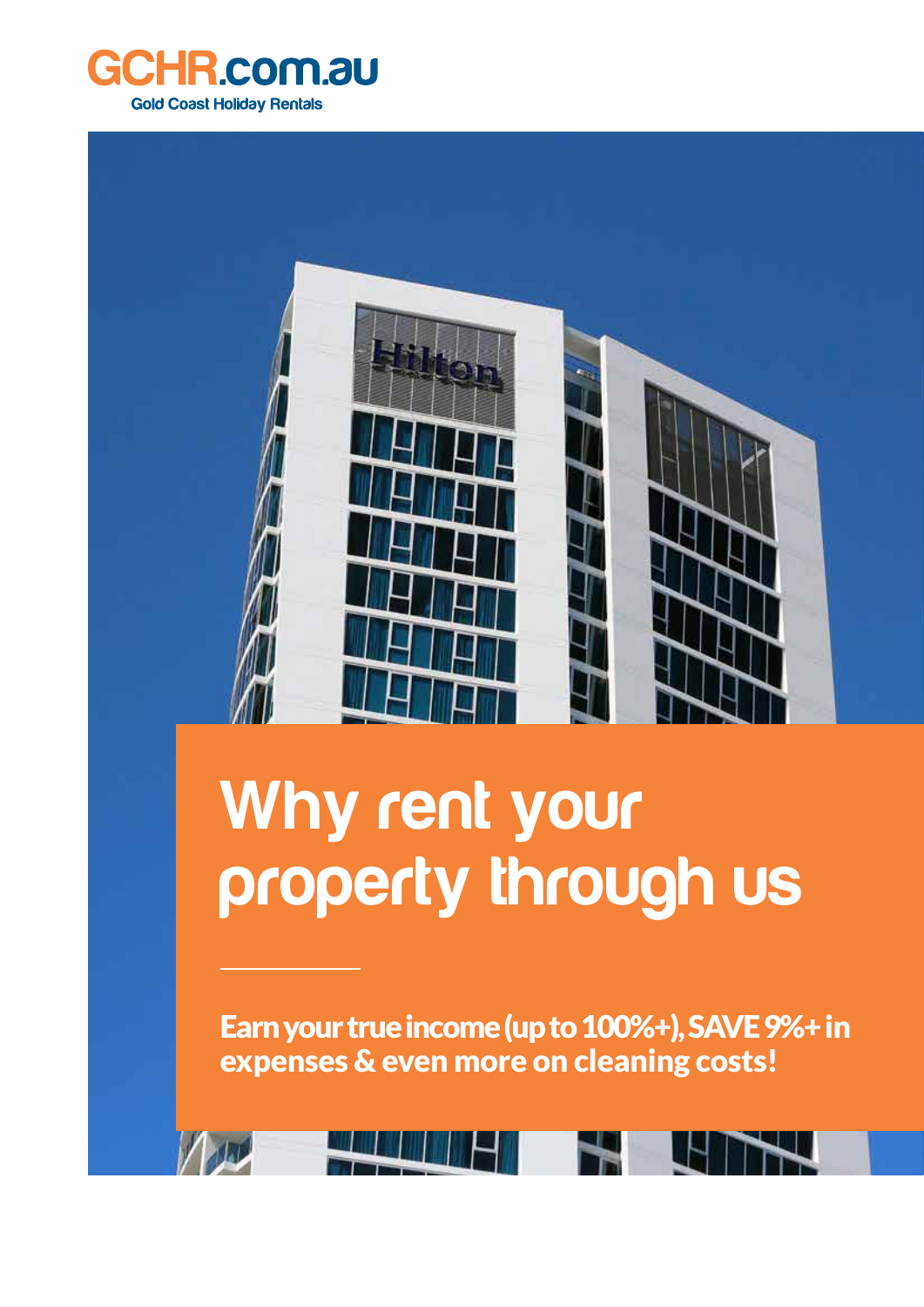

| Compare the<br>difference                        | <b>GCHR.com.au</b>                                                                                                               | <b>Other Agency</b>                                                                                              |
|--------------------------------------------------|----------------------------------------------------------------------------------------------------------------------------------|------------------------------------------------------------------------------------------------------------------|
| Revenue                                          | Individual property performance                                                                                                  | Pooled, share of aggregate<br>performance.                                                                       |
| Maximum fees payable                             | 45% including GST                                                                                                                | 63% including GST<br>(3rd Party 16.5% + maintenance 3.3%<br>+ agent 30.80% - clause 11.2(f)) +<br>Cleaning 12.4% |
| <b>Cash returns</b>                              | Up to \$54,507                                                                                                                   | Circa \$25,000                                                                                                   |
| Revenue                                          | View forward bookings in real-time<br>via the GCHR website. Owner booking<br>list URL updated daily                              | Pooled, share of aggregate<br>performance.                                                                       |
| Returns - 12 months to Jan 20<br>(2 Bed 2 Bath): | Tariffs up to \$83,756<br>Cash up to \$42,112 (63% up)                                                                           | Circa \$57,000<br>Circa \$25,000                                                                                 |
| Returns - 12 months to Jan 20<br>(3 Bed 2 Bath): | Tariffs up to \$113,601<br>Up to \$50,656 (40% up)                                                                               | Circa \$80,000<br>Circa \$36,000                                                                                 |
| <b>Budget planning</b>                           | View forward bookings in real-time<br>via the GCHR website.<br>Owner booking list URL updated daily                              | Wait and see - forward booking list no<br>provided                                                               |
| Owner stay in property                           | Unlimited - no blockout dates. Only<br>pay the cleaning cost                                                                     | Unlimited - 3.3% maintenance fee<br>of nightly room rate applies. (Clause<br>18.1(e)                             |
| Maintenance fund                                 | Included for items costing less than<br>\$50, First \$275. Otherwise a small<br>service fee for items costing more<br>than $$50$ | 3.3% including GST (Clause 15.1)                                                                                 |
| <b>GCHR fees for direct booking</b>              | Included                                                                                                                         | Say 16.5% including GST (Clause 12.8)                                                                            |
| Fees paid to 3rd parties                         | Per stay (min 3 nights)<br>2 Bedroom - \$140.00 plus GST<br>3 Bedroom - \$170.00 plus GST                                        | $$182.55 + GST$<br>$$255.87 + GST$                                                                               |
| <b>Departure Cleaning and linen</b><br>hire      | Included                                                                                                                         | 2 Bed - \$182.55 + GST<br>3 Bed - \$255.87 + GST<br>Say circa 12.4%pa of tariffs incl GST                        |
| Letting agent                                    | Off-site                                                                                                                         | On-site                                                                                                          |